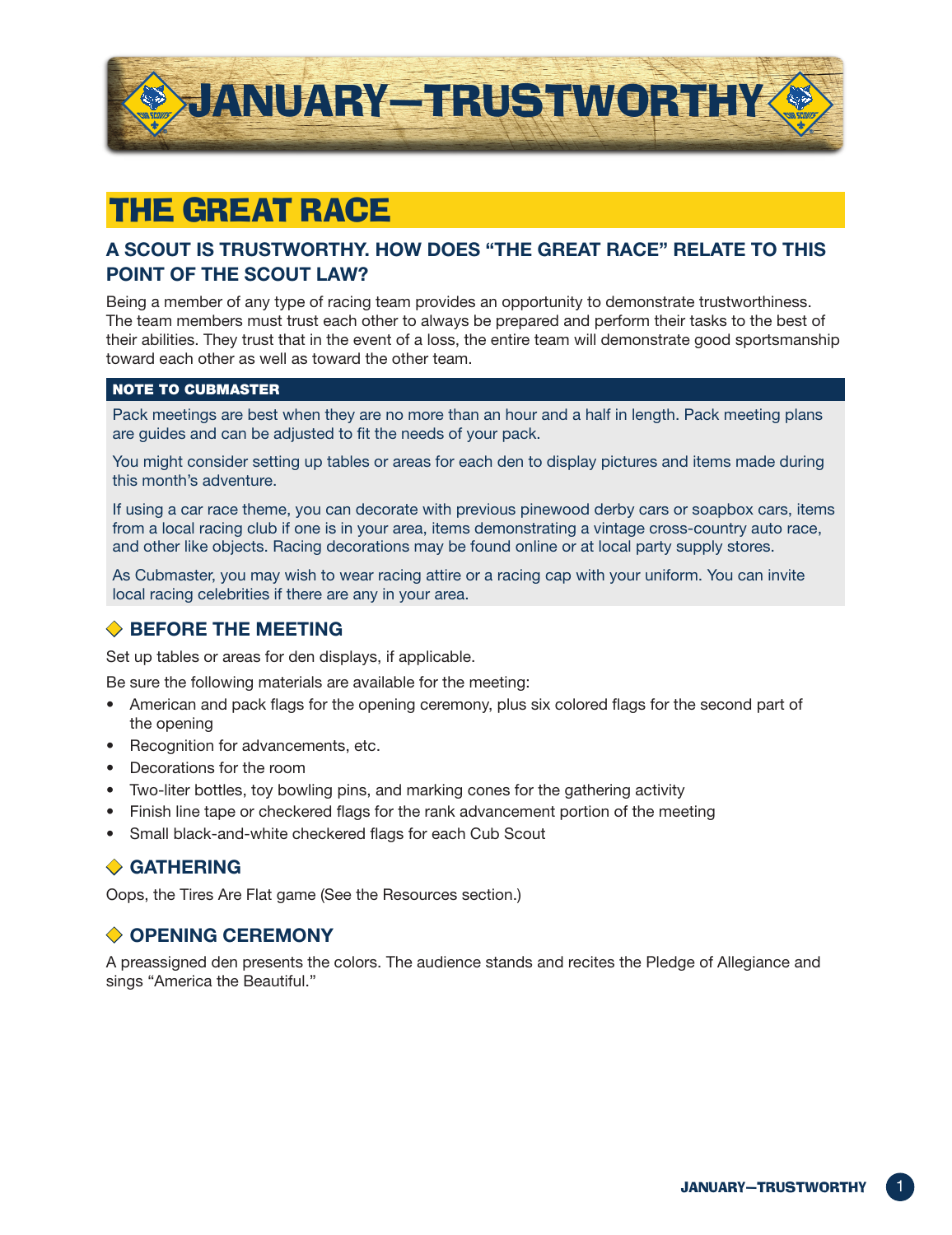#### **America, the Beautiful!**

O beautiful for spacious skies, For amber waves of grain, For purple mountain majesties Above the fruited plain!

America! America! God shed his grace on thee, And crown thy good with brotherhood From sea to shining sea!

—Katherine Lee Bates

*(A preassigned den retires the flags.)*

Race flags—A preassigned den can assist with this. Have one flag of each color—the flags can be made of paper, fabric, felt, etc. Have one boy as the narrator, and one boy for each flag who will step forward with his flag and recite the line(s).

**Narrator:** "Flags have had many uses throughout our history to communicate information. Colored flags used in auto racing can be an example of how we travel through life."

|                     | <b>Cub Scout 1:</b> "Green-This flag signals the beginning of our race-we can go as fast as we dare,<br>trusting there are no obstacles to get in our way."                                                                                                            |
|---------------------|------------------------------------------------------------------------------------------------------------------------------------------------------------------------------------------------------------------------------------------------------------------------|
|                     | <b>Cub Scout 2:</b> "Yellow-This flag signals caution-we need to slow down and continue cautiously.<br>Danger may lie ahead."                                                                                                                                          |
|                     | <b>Cub Scout 3:</b> "Red and yellow stripes—This flag means a barrier is ahead with debris on the track!<br>We sometimes meet challenges in life. A trustworthy Scout meets these barriers<br>and overcomes them to race ahead cautiously but surely toward the goal." |
| <b>Cub Scout 4:</b> | "Red-STOP! There IS danger ahead. We must stop and rethink our plan before<br>moving forward."                                                                                                                                                                         |
| <b>Cub Scout 5:</b> | "Black-Sometimes in a race, mistakes are made. We all make mistakes, but a<br>trustworthy racer admits the mistake, corrects it with the help of the members of his<br>team, learns how to avoid that mistake, and gets back out on the track."                        |
| <b>Cub Scout 6:</b> | "White – There is only one lap to go. The goal is up ahead, so we stay the course to<br>reach the finish line."                                                                                                                                                        |
|                     | Cub Scout $7$ : "Black-and-white checkered $\equiv$ WE DID ITI We finished the race We didn't give up and                                                                                                                                                              |

white checkered—WE DID IT! We finished the race. we didn't give up and did our best." *(This flag should be waved enthusiastically.)*

#### **◆ OPENING PRAYER**

"We give thanks for all we have and are, and trust in the higher power which guides us. May we always be trustworthy Scouts."

#### ◆ **Welcome and Introductions**

The Cubmaster welcomes new families, introduces them to the pack, and thanks those who helped prepare the pack meeting.

#### ◆ **Den Demonstrations**

If there is a den that needs to do some type of activity at a pack meeting for the completion of an adventure, please insert here.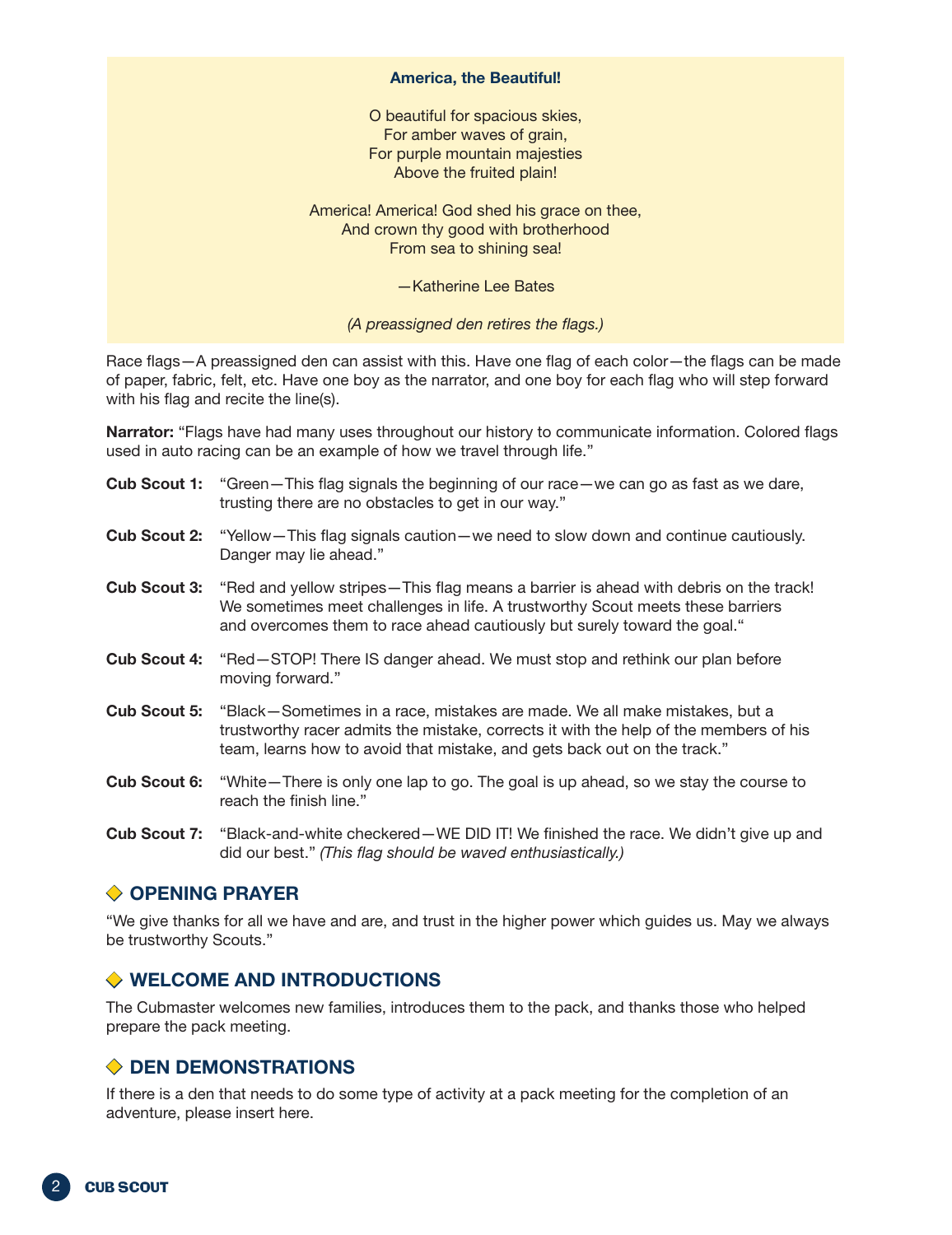#### ◆ **Audience Participation**

Divide the audience into four groups and assign each group the part that matches their word. As the story is read and they hear the word, they should say their part.

**Pinewood derby:** "Vroom, vroom"

**Trust:** "A Scout is"

**Someday:** "In the future"

**Cub Scout:** "Do Your Best"

#### **The Little Pinewood Derby Car**

Once upon a time, there was a very young **pinewood derby** car. His biggest dream was to **someday** be in a **pinewood derby** race. Sadly, he was still in the box sitting on the shelf. He was really just a block of wood, some wheels, and some nails. But in his mind he was the fastest, shiniest **pinewood derby** car that would ever go down the track.

Time after time, excited **Cub Scouts** came into the store and grabbed a box that said "**pinewood derby** car" on it. But somehow this little car had been pushed to the back of the shelf where his box was hard to see and even harder to reach.

He thought and he thought about how could he get a **Cub Scout** to notice him. He asked one of the display **pinewood derby** cars about it. They sat by his shelf with their beautiful paint jobs and racing decals and a sign that said "not for sale." The car said, "My little friend, you must have trust that you will be picked by your perfect **Cub Scout** and go race at the **pinewood derby**. It may not be today, or tomorrow, but someday, yes, **someday** it will happen."

So the little car waited . . . and he waited . . . and he waited. It seemed like forever, but he never lost that trust and knew that **someday** he would be picked by his perfect **Cub Scout** and race in the **pinewood derby**.

And then the day finally came. A very excited **Cub Scout** ran into the store and straight to the shelf where all the **pinewood derby** car boxes sat. He was so excited that as he reached for a box, he knocked several of them off the shelf and onto the floor. As the **Cub Scout** stacked the boxes back onto the shelf, he saw the box with the little pinewood derby car way in the back. He reached way, way back and grabbed hold of the box. Somehow he just knew this box held a winner!

At this point in our story, we aren't sure who is the most excited, the **Cub Scout** or the **pinewood derby** car.

After some sawing and some painting, and having his wheels put on, the **pinewood derby** car was ready for his big day, and his **Cub Scout** was even more excited than before.

Once they got to the race, the **pinewood derby** car was checked in and weighed to be certain he was worthy to race on the track. He knew it would be fine—he had trust that his **Cub Scout** had followed the rules in building him, and would follow the rules while racing.

And suddenly it was HIS turn to sit at the top of the track. He was the most excited **pinewood derby** car you could imagine. As the race started and he zoomed down the track, he saw his **Cub Scout** waiting for him at the finish line and knew that no matter what happened, he was glad he had sat on the shelf and waited for **someday** and had trust enough to wait for his perfect **Cub Scout**.

**Cubmaster:** "Let's give ourselves the pinewood derby car cheer."

"Vroom" *(quietly)* "Vroom!" *(louder)* "VROOM!" *(LOUD!)*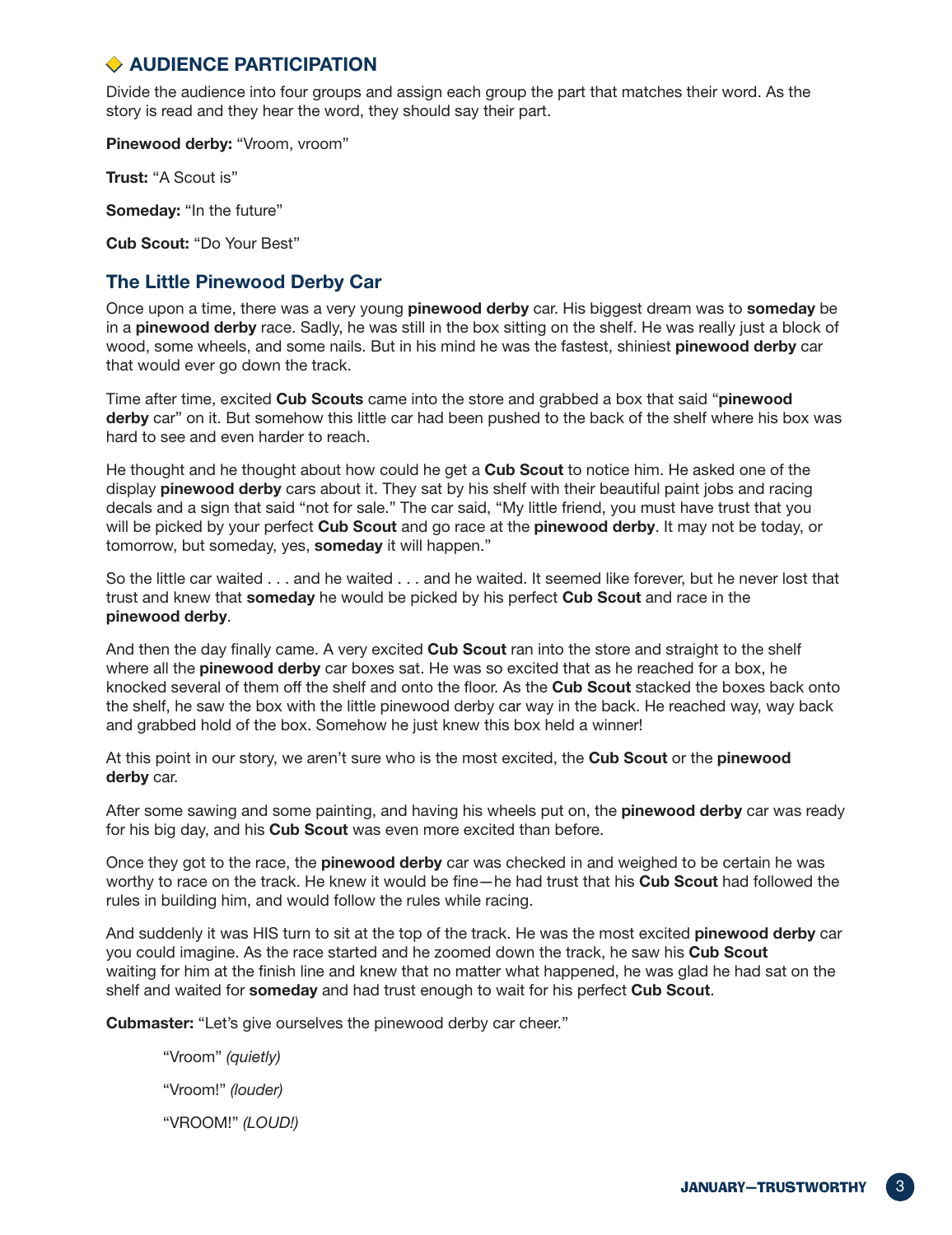### **◆ RECOGNITION**

#### **Adventure Loops and Pins:**

*(Note: Adventure loops and pins can be presented at a meeting or as immediate recognition in the den.)*

By den, call the names of those Cub Scouts who have completed the month's adventure to come forward.

- Have the den leader pass out the awards to the boys as they receive a Cub Scout handshake from the Cubmaster.
- If time allows, invite the den leader or den chief of the den to speak about the adventure work done for that month and have the den stand and be recognized.
- Use a positive cheer to recognize their accomplishments.

Other options:

- Have the den stand and be recognized or come forward to receive certificates for the adventure they have completed. This option would be appropriate for a den that has already received the adventure loop or pin.
- Adapt the advancement ceremony for the month's theme into an adventure loop presentation if no rank badges are being presented.

#### ◆ **Rank advancement**

The Cubmaster calls the names of those Cub Scouts who have earned their Bobcat rank and says, "We ask these Scouts who have finished the first lap of our Cub Scout race, the Bobcat, to come forward with their parents or guardians, who, like any trustworthy great pit crew, helped keep them on the track."

As each of the following ranks is presented, the Cubmaster says:

**Tiger:** "The Tiger lap of the race included many adventures with their partners, making them a trustworthy team for this leg of the race."

**Wolf:** "The Wolf lap of the race became even more difficult, but our trustworthy Wolves stayed on their course, working as a team through their adventures."

**Bear:** "The Bear team raced their lap at a fast pace, learning many new skills that served them well in running an honest, dependable race."

**Webelos:** "The Webelos Scouts learned new skills in leadership and the outdoors that helped them stay true on their race. Their Webelos badge is proof that they are trustworthy to lead others and are steadfast in their Cub Scout knowledge."

**Arrow of Light:** "These Scouts have reached the highest rank in Cub Scouting, the Arrow of Light. They have been in pole position throughout the race and now cross the finish line of their Cub Scout race and stand in victory lane, ready to move on to Boy Scouts, trustworthy and true to the Scout Oath and Law."

#### ◆ **Cubmaster'S Minute**

"We have seen that being trustworthy is important to our success in the great Cub Scout race and each stage of our lives. By being steadfast and honest, we can overcome any barrier or mistake and celebrate when we see the checkered flag at the end of every race we run."

Have all checkered flags wave for a few moments.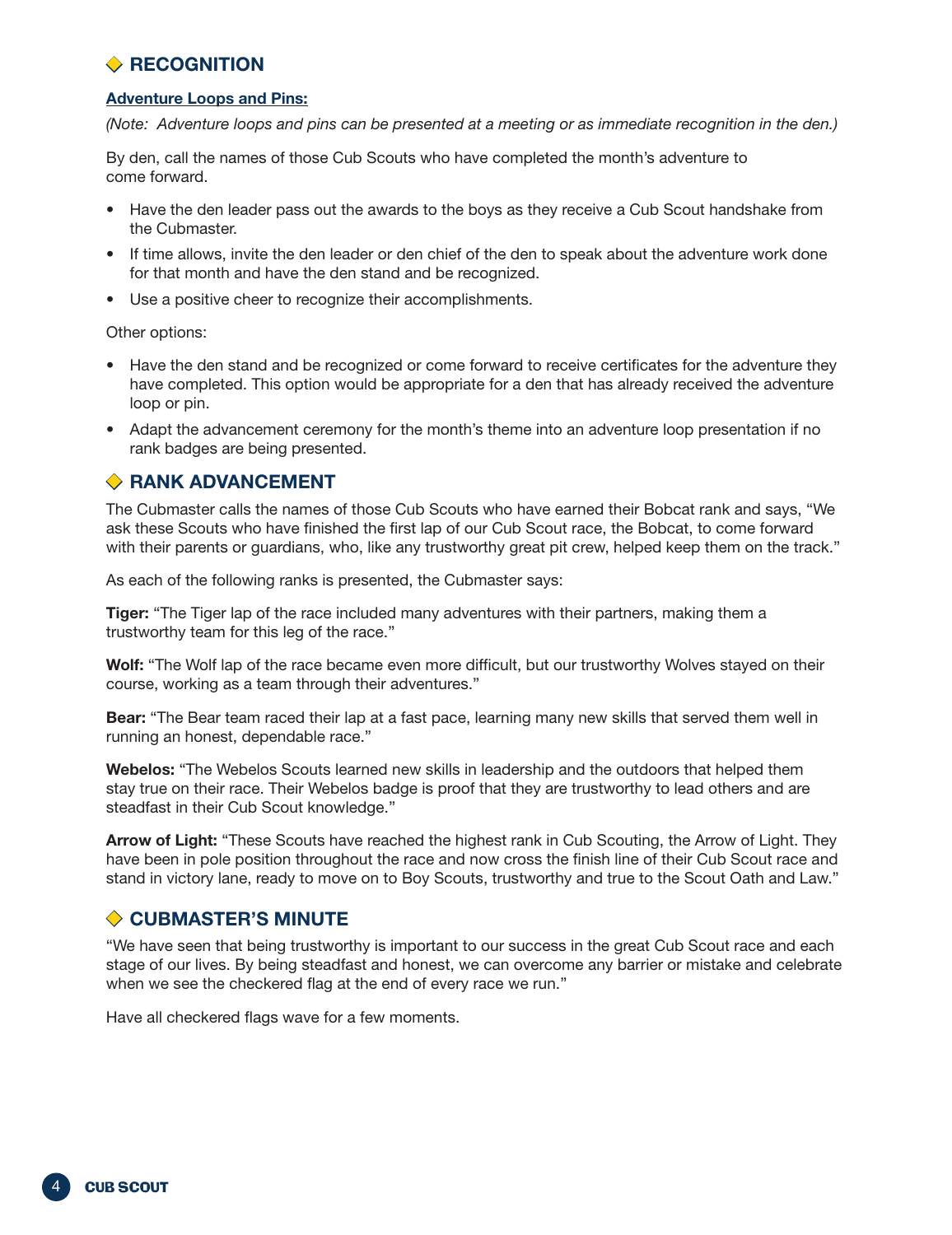

#### **My Race Car**

**Tune:** *"My Bonnie Lies Over the Ocean"* I wanted to build a fast race car, As fast, oh as fast as can be, But something went wrong with my race car, It ended up stuck in a tree.

Give back, give back, Give back my race car to me, to me. Give back, give back, Oh tree, give my car back to me.

*(A preassigned den retires the flags.)*